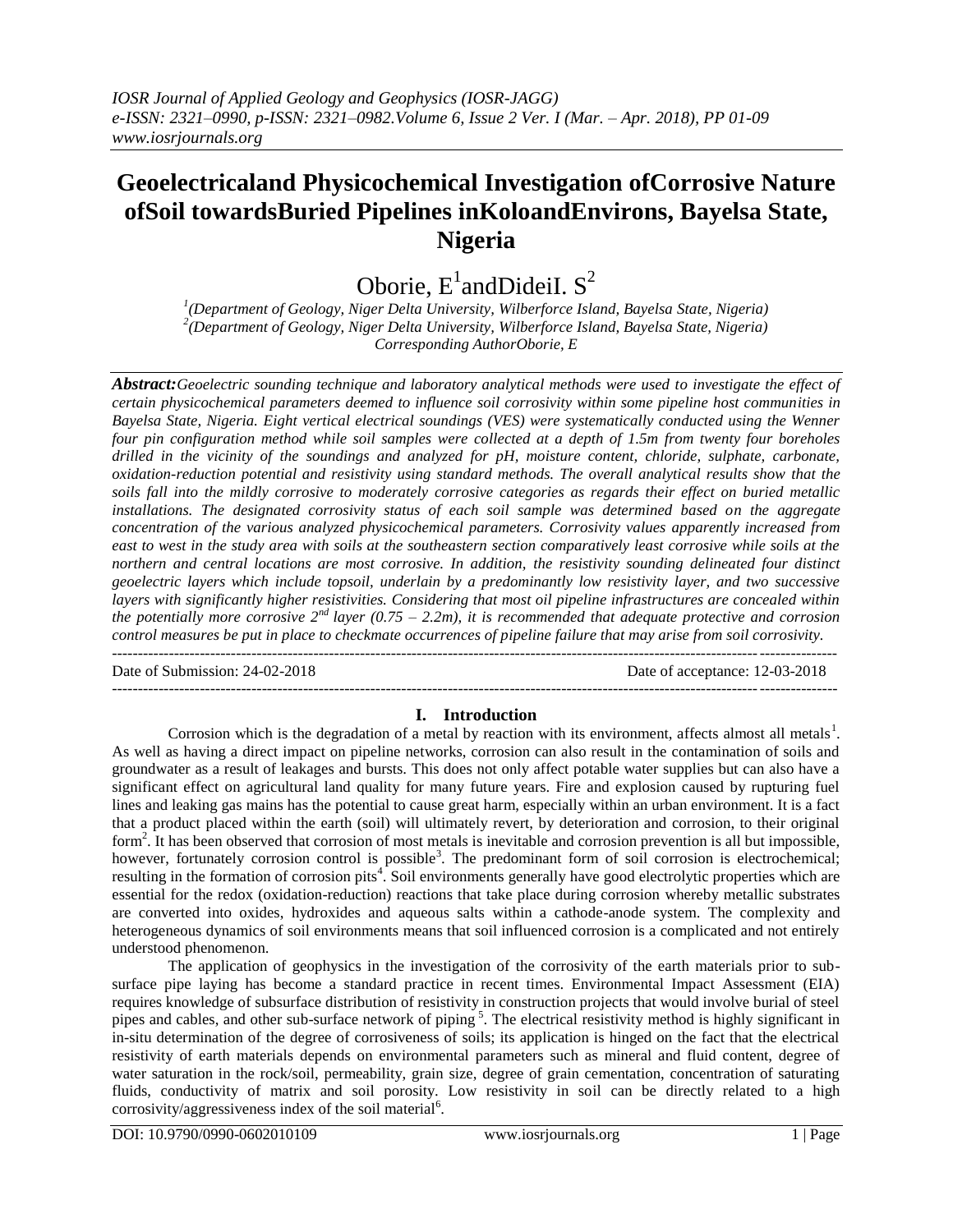It has been reported that soil is generally considered "mildly corrosive" if the sulphate and chloride concentration in the soils are below 200 and 100 mg/l respectively, with pH ranging between 5-9 and resistivity greater than 50 Ohm-m. The presence of sulphate more than 200 mg/l in soils can pose significant corrosion risk to buried structural materials because it can be readily converted to highly corrosive sulphides by anaerobic sulphatereducing bacteria<sup>7</sup>. Soil humidity and consequently soil moisture is an important factor for corrosion rates in soils. Soil moisture is intrinsically linked to the electrochemical properties of the soil mass essential for corrosional processes. Even in the absence of oxygen, iron will still undergo corrosion by the process of oxidative reaction in water<sup>8</sup>. Organic matter and carbonate content of soils can initially cause an increase in the corrosion rate at the time of burial. This could be the result of humus rich and cohesional clay soils inhibiting the formation of an anticorrosion surface layer on the metal object, something that other soil environments allow,  $^{9, 10}$ . Soil pH bares a strong correlation with ferrous iron pipe pitting rates<sup>11</sup>, and studies considering water mains corrosion in Toronto, Canada showed that the use of pH measurements increased the correlation coefficient of resistivity based study<sup>12</sup>.

It appears that within the literature most corrosion studies have been instigated as a need by the petroleum, water, and highways sectors. The electricity and telecommunications sectors appear to be little affected by subsurface corrosional processes as cable design has often mitigated this risk and there is little published knowledge stating the contrary. Electricity pylons have been subject to corrosional processes, however the use of cathodic protection has often greatly reduced this risk over recent decades $^{13}$ .

Oil spills in the Niger Delta have been a regular occurrence and a major source of environmental degradation. This has caused significant tension between the people living in the region and the multinational oil companies operating there and thus cannot be glossed over with a cursory attention. The study area has in the last three decades had its share of this environmental menace and the culprit in some of the cases has been corrosion. This present study therefore employs conventional laboratory analytical methods and geoelectric sounding techniques to investigate the soil physicochemical properties that have proven to contribute to soil corrosivity. The study area is host to a network of petroleum pipelines belonging to major oil producing companies in Nigeria.

## **II. Geology and Site Description**

The area of study lies between Latitude  $4^{\circ}45'00''N - 4^{\circ}55'00''N$  and Longitude  $6^{\circ}15'0''E - 6^{\circ}25'0''E$  in Bayelsa State, Nigeria (Figure1). The area can be accessed in the north by the Mbiama-Yenagoa road and in the south by the Nembe and Brass Rivers. Accessibility within the study area is via a network of existing motorable roads that links the various communities as well as several pipeline installations and well head locations.

The tectonic evolution, geomorphic features, as well as the present physiography of the area traversed by the pipeline right-of-way can best be discussed within the context of the geologic history of the Nigerian continental margin and in particular the development of the Niger Delta. The Niger Delta geology and tectonic evolution have been extensively discussed by several published works. The Niger Delta province is a Coastal Sedimentary basin that has been the scene of three depositional cycles. The first began with a marine incursion in the Middle Cretaceous and was terminated by a mild folding phase in the Santonian. The second included the growth of a proto-Niger Delta during the Late Cretaceous and ended in a major Paleocene marine transgression. The third cycle from Eocene to Recent marked the continuous growth of the main Niger Delta. The three major lithostratigraphic units defined in the subsurface of the Niger Delta are the upper sandy Benin Formation, an intervening Unit of alternating sandstone and shale named Agbada Formation, and a lower shalyAkata Formation. These three units extend across the whole delta and ranges in age from Early Tertiary to Recent. Stratigraphic equivalent units to these three formations are exposed in southern Nigeria. The formations reflect a gross coarsening-upward progradationalclastic wedge deposited in marine, deltaic, and fluvial environments  $15, 16$ .

The climatic condition of the zone indicate an indistinct dry and wet seasons. The rains are more between June and September, while the period between November and March experiences less rain on the average. The topography is generally low-lying with elevations ranging from below sea level in the southwestern flank of the region to about 40 m further inland.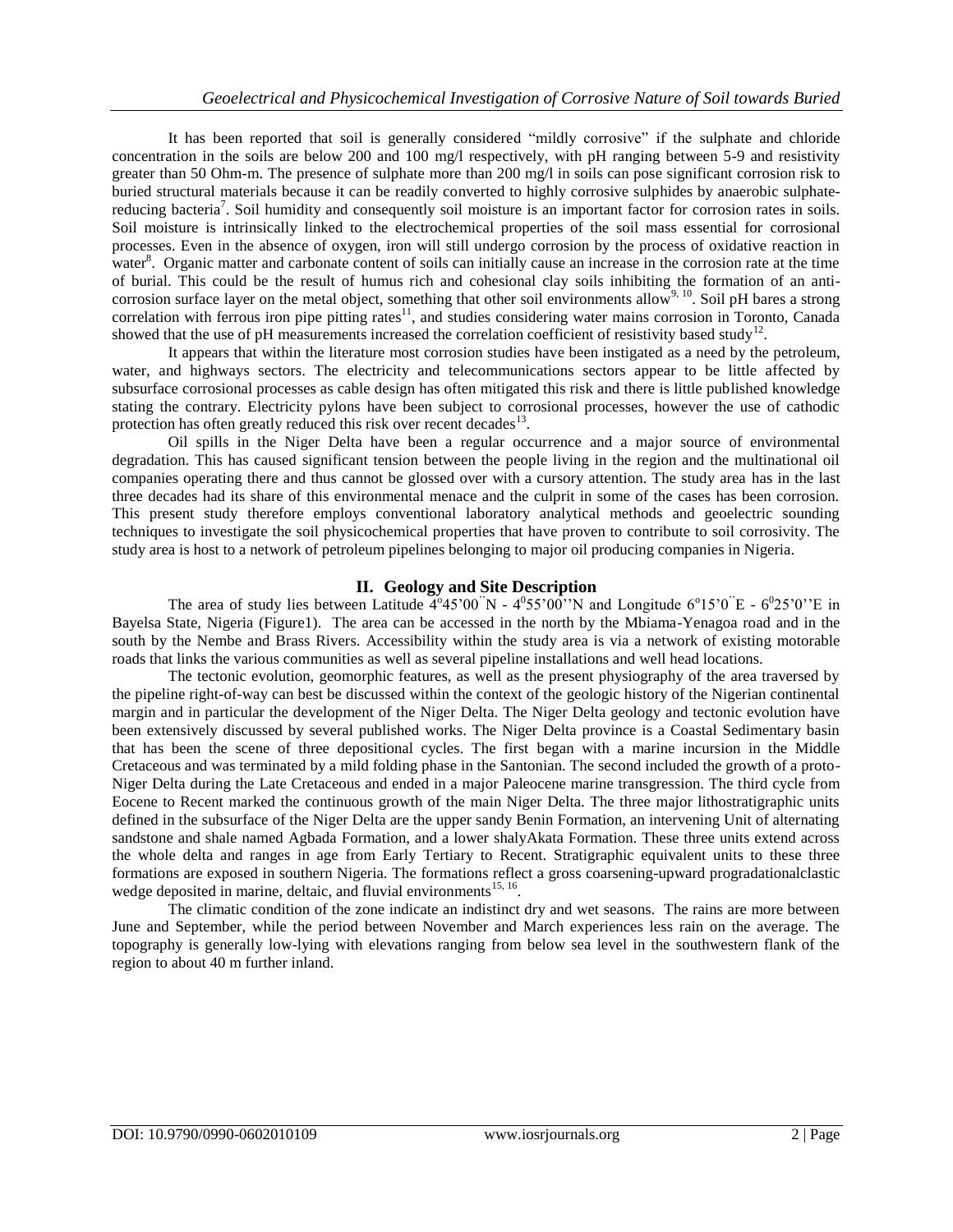

**Figure. 1:** Map of study area showing borehole sample points

# **III. Methods of Study**

The study methods include:

- (a) Sample collection and analysis
- (b) Geoelectrical survey

# **Sample collection and laboratory analysis**

Twenty four soil samples were collected at a depth 1.5m from the ground level. The sampling depth (1.5m) was chosen owing to the consideration that most oil pipelines are typically buried at a depth of about 0.91- 1.83m. The soil samples were retrieved from the boreholes with conventional open-tube sampler 100mm in diameter and 450mm in length. The open-tube sampler consists essentially of a lower end and upper end screwed into a drive head that is attached to the rods of the rig. The sampler is driven into the soil by dynamic means using a drop hammer. Each sample was put in an air tight polyvinyl bag so that the moisture remained same for the period of moisture content analysis in the laboratory. Sampling was carried out without adding any preservatives in the field to avoid any form of artificial contamination.The pH and electrical conductivity/resistivity of the sediment samples were determined using Horiba  $U - 10$  digital meter. The conductivity was determined by dipping the electrode into a 1:2 soil-water suspension that had been stirred and allowed to equilibrate for about 1hour in accordance with standard methods. Soil resistivity being reciprocal of conductivity was computed using: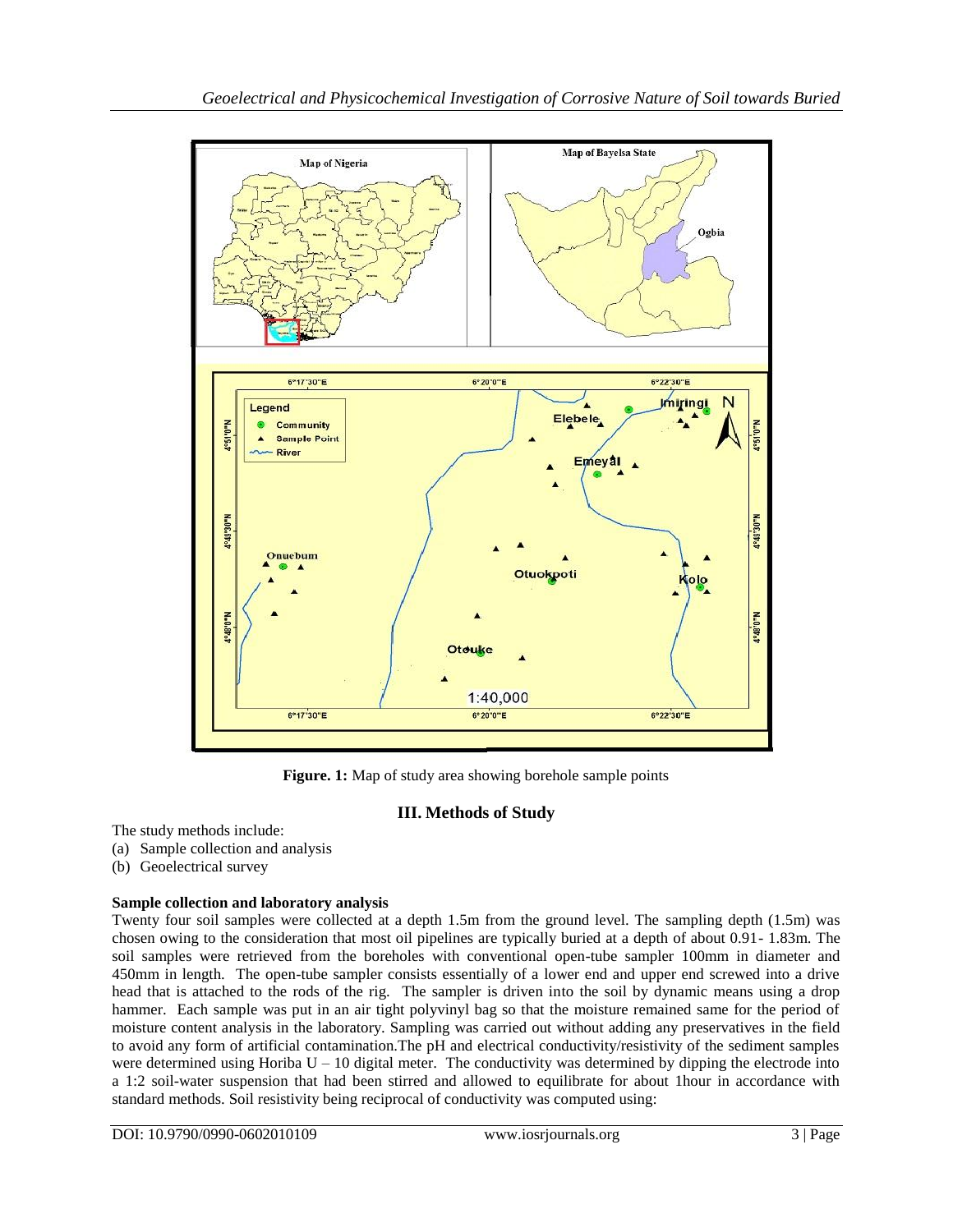$ER = 1/EC$ Where ER = Electrical Resistivity  $EC = Electrical conductivity$ 

The oxidation-reduction potential (ORP) of the samples were determined with the aid of a digital potentiometer following ASTM  $G200-09^{16}$  standard stipulated procedures. Moisture content (MC) of the soil samples was determined using the weight loss approach in accordance with ASTM D4959-07 $^{17}$  standards. Sulphate was determined by the tubidimetric method, chloride by thiocyanate titration method, and carbonate by silver nitrate titration.

## **Geoelectrical survey**

Eight vertical electrical soundings (VES) were conducted in the vicinity of BH 2, 5, 8, 11, 14, 17, 20 and 23. VES is a resistivity survey technique in which a current of known value is applied to the ground through two current electrodes ( $C_1$  and  $C_2$ ) and then measuring the resultant potential difference ( $\Delta V$ ) between the potential electrodes  $(P_1$ and  $P_2$ ). As the electrode spread increases, depth of the probe increases, thereby, giving a vertical electrical sounding. The ABEM terrameter (SAS) 1000 with a liquid crystal digital readout and an automatic signal averaging microprocessors was used for the data acquisition.

Measurements of electrical resistance were carried out in the field using the Wenner four pin configuration method  $(ASTM-57, 2001)^{18}$  and were taken in two  $(x, y)$  directrixes at each VES central point from which the average was subsequently calculated and recorded.

Generally the resistivity of a soil layer is given by:

$$
\rho = 2\pi a \Delta V / I \tag{1}
$$

Where  $\rho$  is the apparent resistivity,  $\Delta V$  is the potential difference, I represents the current and "a" is the electrode spacing. Equation (1) can be rewritten as:

$$
\rho(xy) = 2\pi aR(xy) \tag{2}
$$

Where  $R$ (resistance) =  $\Delta V/I$ 

The true resistivity, thickness and depth of the geological strata were determined from the acquired field geoeletric data using the IP2WIN interpretation software.

### **IV. Results and Discussions**

Results of the physicochemical and geoelectric parameters obtained from the laboratory analysis and electrical sounding are presented in Tables 1 and 2 respectively, while a summary of the correlation between the various physicochemical parameters of the soil samples analyzed is presented in Table 3.Correlation gives insight into the relationship or interdependence of the various physiochemical parameters on one another. The correlation result shows very high correlation coefficient (R) for MC vs resistivity and ORP vs resistivity of 0.96 and 0.88 respectively. Correlation coefficient for ER vs pH, Clvs ER, Clvs MC, Clvs ORP,  $SO_4$  vs ER,  $SO_4$ vs ORP,  $SO_4$  vsCl, were in the range between  $0.59 - 0.64$ . The correlation coefficient of MC vs pH, ORP vs pH, SO<sub>4</sub> were less than average ( $0.38 - 0.49$ ) whereas the correlation between  $CO<sub>3</sub>$  and all other parameters are approximately negligible.

| <b>Table 1:</b> Analytical results of soil physicochemical parameters |   |  |  |  |
|-----------------------------------------------------------------------|---|--|--|--|
|                                                                       | . |  |  |  |

| Bore hole No    | pH  | Resistivity<br>$(Ohm-m)$ | Moisture content<br>(% ) | <b>ORP</b><br>(mV) | $Cl^{\dagger}$<br>(mg/l) | CO <sub>3</sub> <sup>2</sup><br>(mg/l) | SO <sub>4</sub> <sup>2</sup><br>(mg/l) |
|-----------------|-----|--------------------------|--------------------------|--------------------|--------------------------|----------------------------------------|----------------------------------------|
| $\mathbf{1}$    | 6.2 | 64.5                     | 33.8                     | 117.2              | 36.2                     | 0.81                                   | 12.9                                   |
| 2               | 6.9 | 74.1                     | 35.5                     | 132.8              | 31.1                     | 0.76                                   | 17.2                                   |
| 3               | 6.6 | 100.5                    | 34.8                     | 140.5              | 23.8                     | 0.98                                   | 13.5                                   |
| $\overline{4}$  | 6.8 | 143.9                    | 23.7                     | 213.6              | 29.6                     | 1.24                                   | 16.0                                   |
| 5               | 6.7 | 151.5                    | 25.0                     | 204.9              | 37.5                     | 1.80                                   | 19.1                                   |
| 6               | 6.9 | 197.4                    | 24.5                     | 255.1              | 41.2                     | 0.08                                   | 22.4                                   |
| $7\phantom{.0}$ | 6.7 | 156.3                    | 25.6                     | 272.9              | 32.4                     | 0.85                                   | 18.5                                   |
| 8               | 6.1 | 48.8                     | 41.6                     | 108.0              | 25.2                     | 1.26                                   | 9.5                                    |
| 9               | 6.4 | 84.0                     | 34.1                     | 161.2              | 27.6                     | 0.09                                   | 11.0                                   |
| 10              | 6.1 | 87.7                     | 32.7                     | 183.5              | 28.1                     | 0.99                                   | 8.7                                    |

DOI: 10.9790/0990-0602010109 www.iosrjournals.org 4 | Page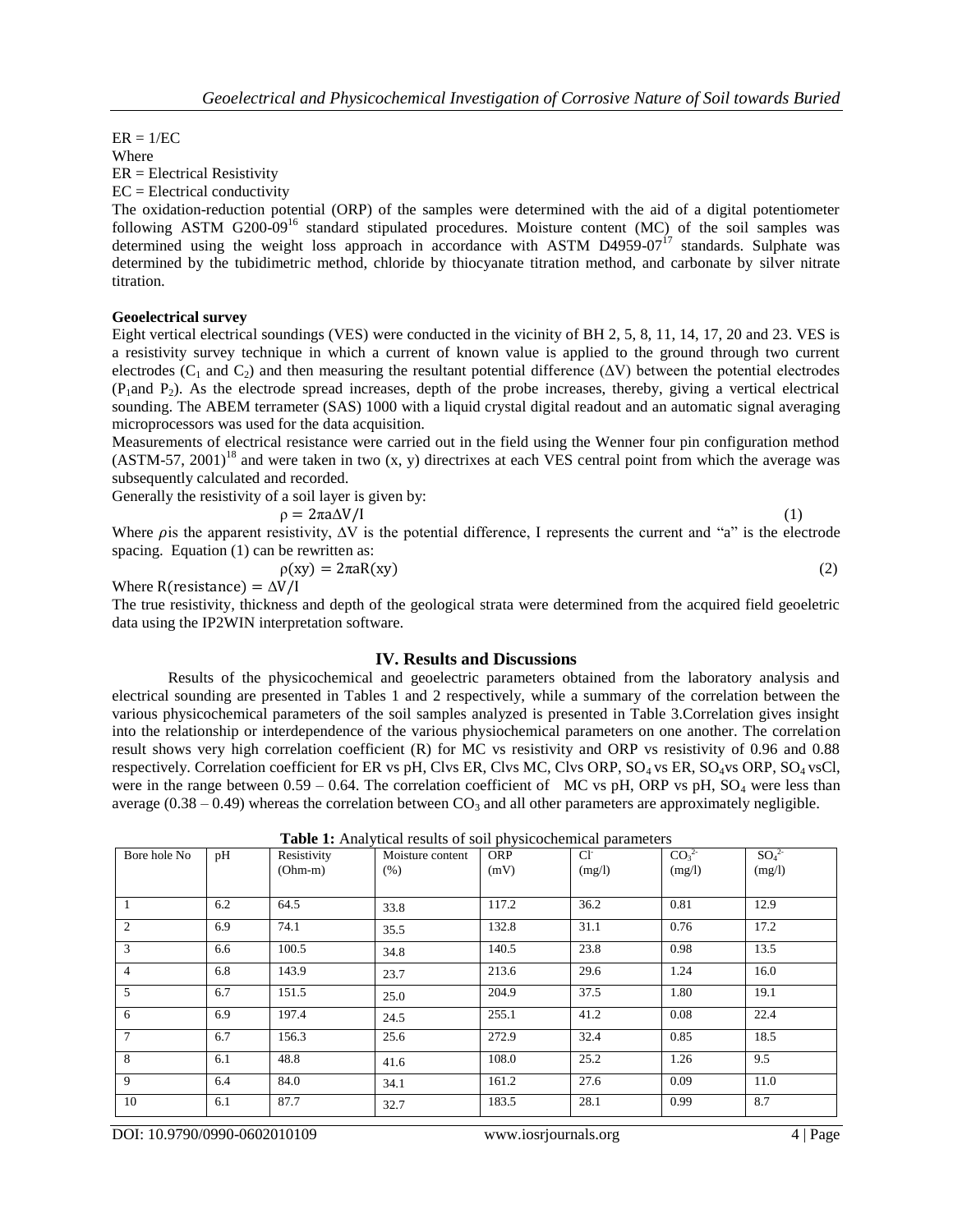| -11 | 6.2 | 132.5 | 24.9 | 224.1 | 33.6 | 1.22 | 15.2 |
|-----|-----|-------|------|-------|------|------|------|
| 12  | 6.4 | 46.5  | 37.8 | 113.6 | 20.5 | 1.00 | 12.8 |
| 13  | 6.5 | 36.9  | 41.8 | 107.3 | 21.0 | 0.68 | 9.1  |
| 14  | 5.8 | 46.1  | 39.2 | 110.5 | 24.2 | 0.72 | 12.4 |
| 15  | 6.6 | 62.5  | 37.5 | 122.5 | 30.5 | 0.96 | 9.8  |
| 16  | 6.4 | 76.9  | 35.4 | 141.0 | 25.0 | 1.45 | 17.5 |
| 17  | 6.8 | 112.8 | 30.6 | 192.3 | 28.3 | 0.08 | 13.2 |
| 18  | 6.4 | 153.8 | 23.2 | 228.4 | 36.6 | 0.54 | 21.7 |
| 19  | 5.9 | 23.6  | 42.5 | 105.2 | 27.3 | 0.30 | 18.5 |
| 20  | 5.6 | 25.0  | 40.2 | 102.7 | 32.8 | 0.45 | 13.0 |
| 21  | 5.7 | 57.5  | 37.0 | 120.5 | 24.5 | 1.08 | 10.3 |
| 22  | 6.9 | 80.0  | 33.9 | 134.0 | 21.2 | 0.92 | 14.6 |
| 23  | 6.7 | 107.5 | 32.5 | 209.1 | 28.0 | 1.34 | 17.0 |
| 24  | 6.3 | 116.3 | 25.3 | 196.5 | 31.4 | 0.52 | 19.1 |

|  | Table 2: Sounding results of geoelectrical parameters |  |
|--|-------------------------------------------------------|--|
|  |                                                       |  |

| <b>VES</b> | Thickness of layers (m) |                |      |       |          | Resistivity of layers (Ohm-m) |          |          |          |  |  |
|------------|-------------------------|----------------|------|-------|----------|-------------------------------|----------|----------|----------|--|--|
| No.        | $h_1$                   | h <sub>2</sub> | h3   | $h_4$ | $\rho_1$ | $\rho_2$                      | $\rho_3$ | $\rho_4$ | $\rho_5$ |  |  |
|            | 0.86                    | 1.79           | 2.25 | 4.65  | 234      | 81                            | 346      | 1406     | 2820     |  |  |
|            | 0.75                    | 1.18           | 6.82 | 7.74  | 146      | 215                           | 771      | 1936     | 3387     |  |  |
|            | 0.92                    | 1.5            | 2.4  | 5.9   | 114      | 53                            | 451      | 279      | 165      |  |  |
|            | 0.55                    | 1.72           | 3.33 | 9.67  | 83       | 157                           | 30       | 307      | 1128     |  |  |
|            | 0.84                    | 0.78           | 3.5  | 9.2   | 76       | 42                            | 118      | 512      | 2453     |  |  |
|            | 0.79                    | 1.25           | 2.16 | 8.4   | 388      | 135                           | 517      | 1683     | 4864     |  |  |
|            | 0.65                    | 1.58           | 4.06 | 7.2   | 172      | 32                            | 278      | 644      | 1297     |  |  |
|            | 0.62                    | 1.1            | 2.2  | 8.73  | 304      | 128                           | 42       | 584      | 1765     |  |  |

### **Soil moisture content**

Moisture content of samples collected and analyzed ranged from 23.2 - 42.5%. Only four of the samples had moisture content values greater than 40% while the remaining twenty samples had moisture content values between 20 – 40%. The former were designated moderately corrosive while the latter were categorized as mildly corrosive towards buried-galvanized steel and cast-iron materials on the basis of their moisture content.

## **Soil pH**

The pH of soil samples analyzed was in the range of  $5.6 - 6.9$ , indicating they are slightly acidic to moderately acidic. Four samples with  $pH$  ranging from  $5.6 - 5.9$  were designated moderately corrosive, whereas 50% of the remaining samples were either mildly corrosive with pH (6.0 -6.5) or negligible with pH (6.6 -6.9). Within the pH range of 4-8.5 iron can be immune, passive (corroding slowly) or corroding depending on the redox potential of the soil<sup>19</sup>. However, it has been suggested that at low pH values, the passive corrosion protection layer is unable to form, leading to a higher corrosion rates, while at near neutral pH the soil permits an amenable environment for sulfate reducing bacteria (SRB) to develop<sup>9</sup>.

## **Sulphates, Chlorides and Carbonates**

Corrosion pitting as a phenomenon is often induced by aggressive anions, such as chlorides (Cl) and sulphates(SO<sub>4</sub>). Chloride ions in particular can introduce pitting corrosion of the protective layer (passive film) decreasing the overall protection of the buried metal asset, while the oxidation of pyrite  $(F \epsilon S_2)$  undergoes biological and chemical reactions ultimately leading to the formation of sulphuric acid, which is not only inherently a problem with relation to the corrosion of metallic materials but also a significant environmental pollution risk to surface and ground waters<sup>13</sup>. Table 1 shows that the concentration of both chlorides and sulphates are significantly below 100 and 200 mg/l respectively and therefore their contribution to the overall corrosive status of the soil samples analyzed in the study area is considered to be negligible. The results also show that carbonate  $(CO_3^2)$  levels are also negligible and did not exceed 1.5 mg/l in the analyzed soil samples. This might be attributed to the high rainfall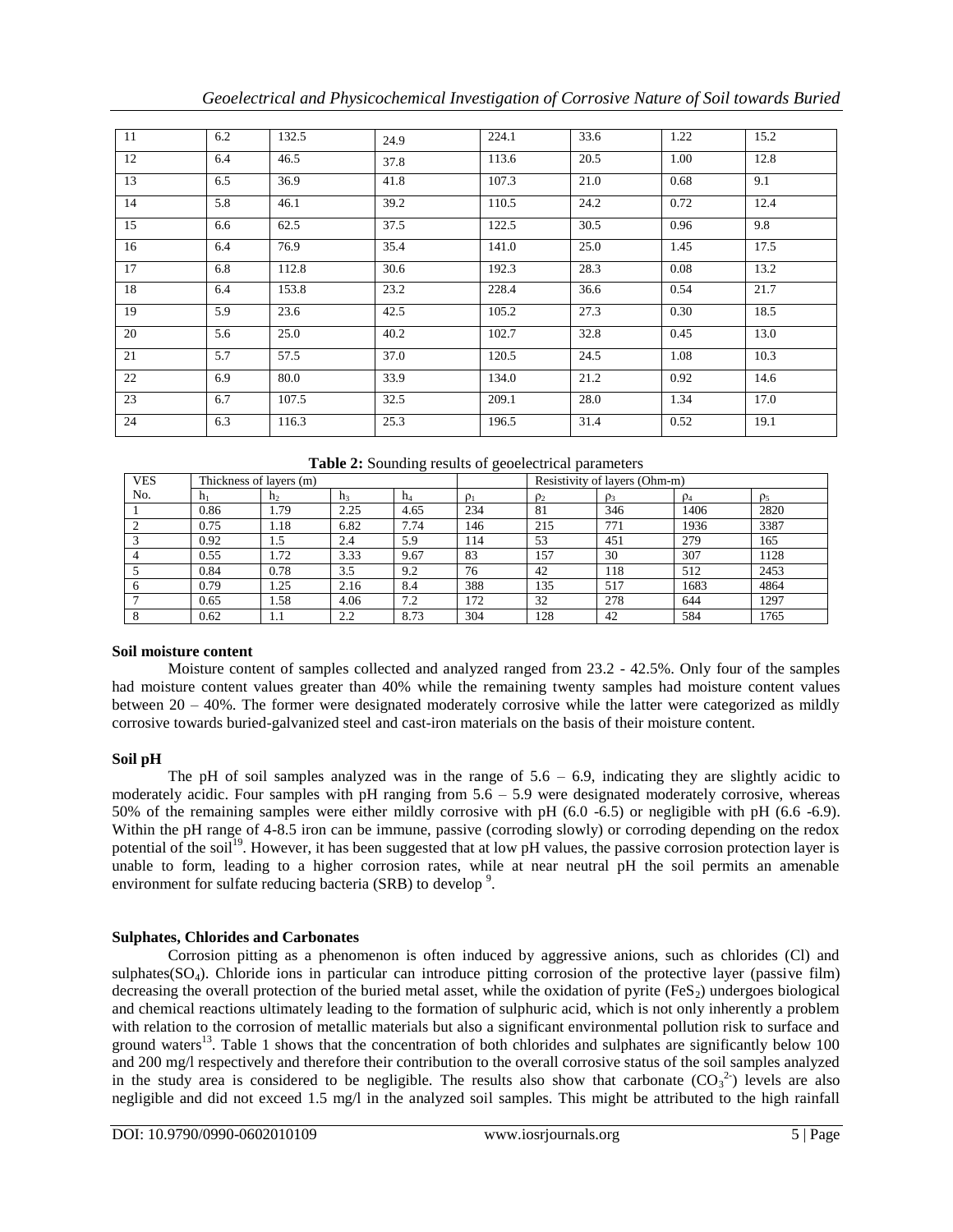responsible for large leaching of bases like carbonates from the soil and the replacement of the colloidal complexes by the hydrogen ions  $(H^{\dagger})^{20}$ .

|                 | pΗ     | Resistivity | МC     | <b>ORP</b> | C1     | CO <sub>3</sub> |
|-----------------|--------|-------------|--------|------------|--------|-----------------|
| Resistivity     | 0.5962 |             |        |            |        |                 |
| MC              | 0.4843 | 0.9607      |        |            |        |                 |
| <b>ORP</b>      | 0.4944 | 0.8896      | 0.1196 |            |        |                 |
| C1              | 0.1552 | 0.6166      | 0.6529 | 0.6032     |        |                 |
| CO <sub>3</sub> | 0.0583 | 0.0762      | 0.0714 | 0.0000     | 0.1407 |                 |
| SO <sub>4</sub> | 0.3780 | 0.6443      | 0.6405 | 0.6217     | 0.5930 | 0.0775          |

**Table 3:** Correlation of soil physiochemical parameters

| <b>Table 4:</b> Relationship between soil resistivity, chloride and sulphate content and soil corrosivity |  |  |
|-----------------------------------------------------------------------------------------------------------|--|--|
|                                                                                                           |  |  |
|                                                                                                           |  |  |

| Soil parameter            | Soil corrosive rate        |
|---------------------------|----------------------------|
| Soil resistivity (Ohm-cm) |                            |
| >20,000                   | Non-corrosive              |
| $10,000 - 20,000$         | Mildly corrosive           |
| $5,000 - 10,000$          | Moderately corrosive       |
| $3,000 - 5,000$           | Corrosive                  |
| $1,000 - 3,000$           | Highly corrosive           |
| < 1000                    | <b>Extremely corrosive</b> |
| Chloride (ppm)            |                            |
| < 1000                    | Mildly corrosive           |
| Sulphate (ppm)            |                            |
| < 1000                    | Mildly corrosive           |



### **Soil resistivity**

DOI: 10.9790/0990-0602010109 www.iosrjournals.org 6 | Page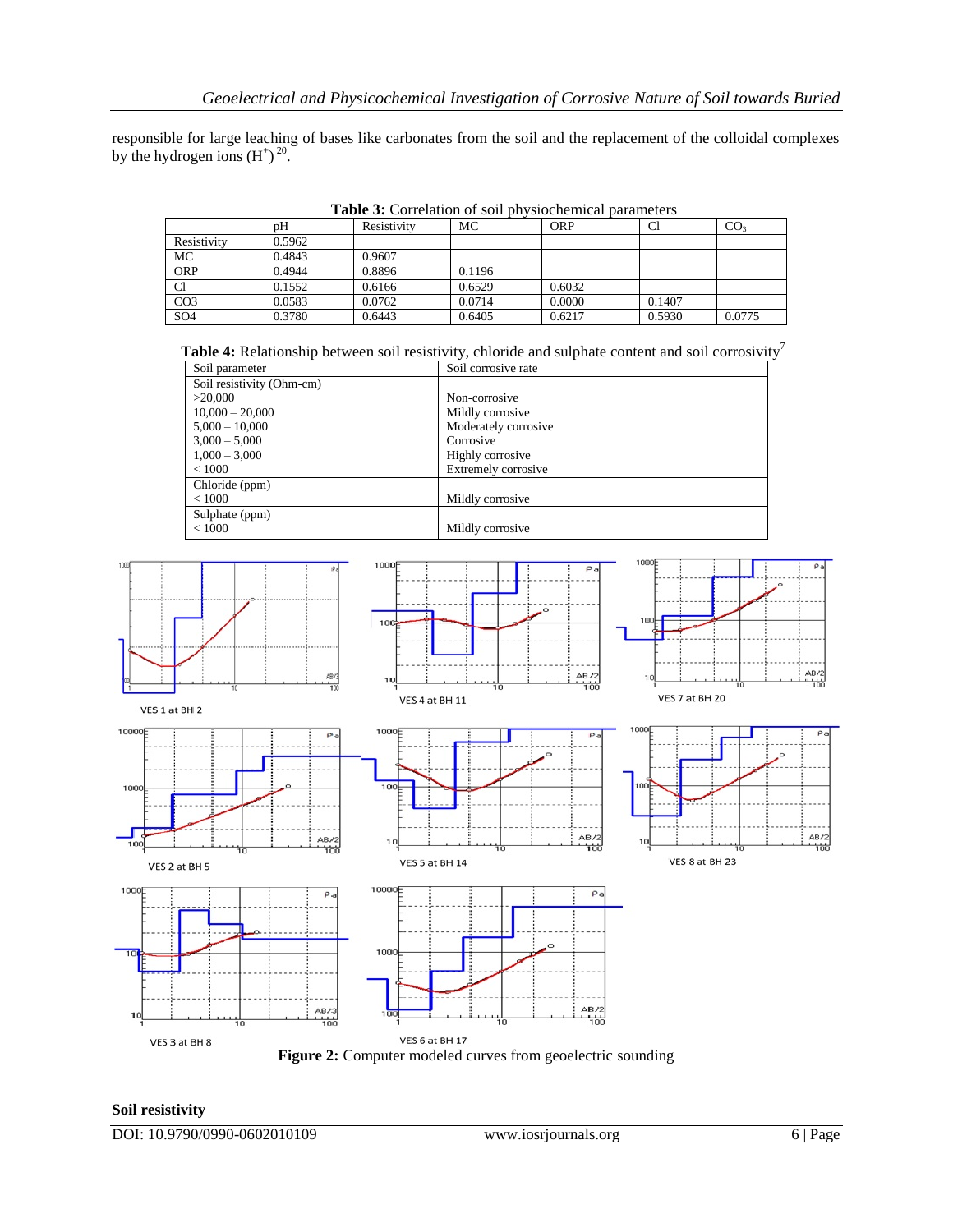Soil resistivity is an indication of the ability of a soil environment to carry corrosion currents. In this study, this parameter was determined via two approaches (laboratory analysis and sounding). Whereas the former requires drilling and recovering of a representative sample at specific depths, the latter is non-invasive and attempts to rapidly provide a "picture" of multiple layers of the subsurface. The resistivity values from the laboratory analysis of the twenty four samples range between  $23.6 - 197.2$  Ohm-m, while the values from eight soundings for the same depth (1.5m) range between 42 – 215 Ohm-m. The results from both methods show that although there are slight variations in the measured resistivities, all the values approximately fall within the same range of corrosivity rating (Table 6) for a particular sample/sounding site (Table 1and 2).The geoelectic sections (Fig. 2) and table 2 shows four delineable subsurface layers with resistivity values generally increasing within the depth probed. This indicates buried metallic infrastructures at lower depths are potentially less vulnerable to soil corrosion than those at shallow depths in the study area. The sounding results further suggest that the target depth of sampling (1.5m) appears to fall within the low resistivity layer, occurring within an average depth of  $0.75 - 2.2$ m. This zone is considered to be relatively more susceptible to corrosive behavior than the immediate underlying layer which occurs at an average depth of  $2.2 - 5.54$ m and resistivity range of 30 -771 Ohm-m (Table 2). Statistics of the physicochemical results extracted from table 1 shows that six soil samples have resistivity values less than 50 Ohm-m, eight samples are in the range between 50 – 100 ohm-m while the resistivity values of ten samples are between 100 – 200 Ohm-m. Based on the above, the three categories of soil samples analyzed in the study are classified as corrosive, moderately corrosive and mildly corrosive respectively.

### **Oxidation-reduction potential**

The measurement of oxidation- reduction potential (ORP) of soils is significant to explain soil corrosivity towards buried – structural materials, particularly metallic pipes. In general, anaerobic soils with ORP less than 100 mV do not favour the formation of passive oxide layers on the surface of the materials because of the lack of oxygen necessary for the reaction to take place<sup>21</sup>. Also, the ORP of a particular soil indicates whether or not the soil is capable of sustaining sulphate reducing bacteria (SRB), which contribute greatly to the corrosion problem. A low ORP indicates that oxygen content in the soil is low, which is consequently an ideal condition for the proliferation of  $SRB$ , increasing the sulphide content in the soil by reducing sulphate to sulphide<sup>13</sup>. The distribution of the ORP values in this study shows that seven samples have ORP values in the range of 100 -200 mV and are designated moderately corrosive whereas seventeen soil samples were between 200 - 400 mV and classified as mildly corrosive on the basis of ORP<sup>22</sup>.

|                                      | <b>THATE AT THE OF BOH COHALLY CHOCH ON ORDER TO HORSE IN A DOMINION OF BOHD</b> |
|--------------------------------------|----------------------------------------------------------------------------------|
| Oxidation-reduction potential $(mV)$ | Soil corrosivity                                                                 |
| >400                                 | Non-corrosive                                                                    |
| $201 - 400$                          | Mildly corrosive                                                                 |
| $100 - 200$                          | Moderately corrosive                                                             |
| < 100                                | Severely corrosive                                                               |
|                                      |                                                                                  |

**Table 5:** Rating of soil corrosivity based on oxidation-reduction potential of soils<sup>22</sup>

### **Corrosivity rating**

In order to determine the overall effect of the individual physicochemical parameters and further produce a representative corrosivity map of the area, it was imperative to assign weights to the contributing parameters and subsequently evaluate an aggregate for each sample analyzed. Table 6 and 8 shows the individual and aggregate weight range respectively and their corresponding corrosivity rating for the parameters analyzed in the study. Table 7 outlines the designated corrosivity rating for each contributing parameter and the aggregate weight for each sample. From the results, the values of chloride, sulphate and carbonate for all the samples fell within the same rating range (negligible/non-corrosive) and were thus excluded in the summation of weight aggregates (Table 4). The final results show that thirteen samples were of the mildly corrosive category while eleven were categorized as moderately corrosive. Fig 4 is a contour map produced from the results of both field and laboratory investigation of this study. The map shows that the soils at the southeastern section of the study area are comparatively the least corrosive while soils at the north central are potentially most corrosive to buried metals. Corosivity also generally decreased from north to south of the study area and apparently increased westward.

**Table 6:**Soil corrosivity rating and assigned weight

|                                            | TWAR AND ALL COLLOGETICS TRAINING WORLDING TECHNIC |                     |                           |  |                            |  |  |  |  |  |  |  |  |  |
|--------------------------------------------|----------------------------------------------------|---------------------|---------------------------|--|----------------------------|--|--|--|--|--|--|--|--|--|
| SO1L<br><sup>,</sup> ratıng<br>COLLOSIVITY | $\alpha$ $\alpha$<br>$\alpha$                      | Mildly<br>corrosive | Moderately<br>/ corrosive |  | treme.<br>Ext<br>corrosive |  |  |  |  |  |  |  |  |  |
| weight<br>Assigned                         |                                                    |                     |                           |  |                            |  |  |  |  |  |  |  |  |  |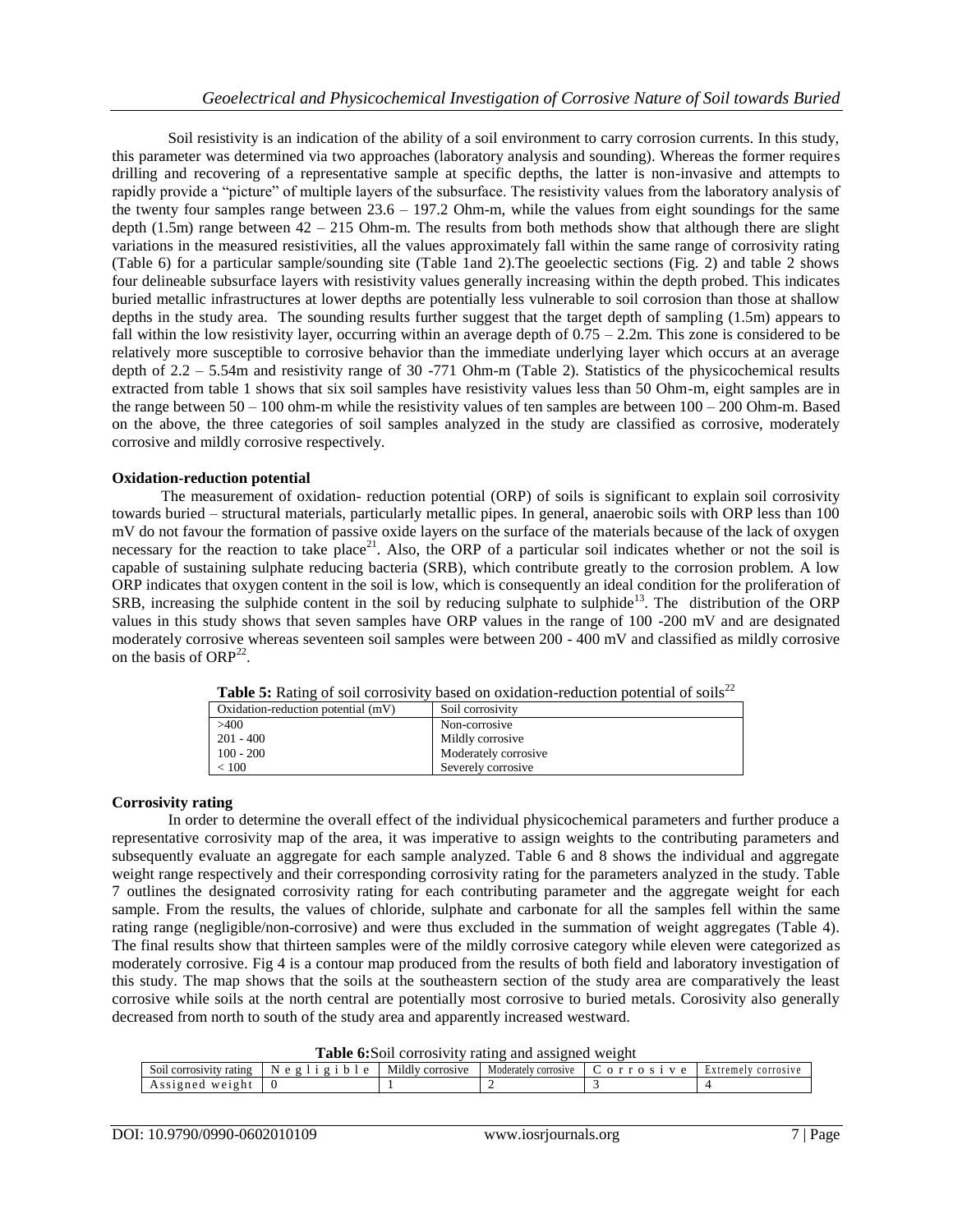|           |  |  |  |  | <b>Table 7:Soil corrosivity rating and calculated weight aggregates for analyzed soil samples</b> |    |    |    |    |    |    |    |           |    |  |
|-----------|--|--|--|--|---------------------------------------------------------------------------------------------------|----|----|----|----|----|----|----|-----------|----|--|
| Sample    |  |  |  |  | 10                                                                                                | 11 | 12 | 14 | 16 | 18 | 19 | 20 | <b>01</b> | 23 |  |
| No.       |  |  |  |  |                                                                                                   |    |    |    |    |    |    |    |           |    |  |
| Weight    |  |  |  |  |                                                                                                   |    |    |    |    |    |    |    |           |    |  |
| aggregate |  |  |  |  |                                                                                                   |    |    |    |    |    |    |    |           |    |  |

|  |  |  |  | Table 7:Soil corrosivity rating and calculated weight aggregates for analyzed soil samples |  |
|--|--|--|--|--------------------------------------------------------------------------------------------|--|
|  |  |  |  |                                                                                            |  |
|  |  |  |  |                                                                                            |  |
|  |  |  |  |                                                                                            |  |

| Table 8: Soil corrosivity rating and range of weight aggregate |                         |
|----------------------------------------------------------------|-------------------------|
| Range of weight aggregate                                      | Soil corrosivity rating |
|                                                                | Non-corrosive           |
| $2 - 5$                                                        | Mildly corrosive        |
| $6 - 9$                                                        | Moderately corrosive    |
|                                                                | Corrosive               |



# **Figure 3:** Corrosivity rating map of study area

## **V. Conclusion**

This study has critically evaluated some of the factors that influence soil corrosivity. The physical and chemical parameters that contribute to soil corrosivity do not occur in isolation and are often interrelated. Summary of the analytical results with respect to the physicochemical parameters show that thirteen out of the twenty four samples were of the mildly corrosive category, while eleven were moderately corrosive. Corrosivity apparently decreased from north to south of the study area with the southeastern section showing the lowest recorded corrosivity rating values. In addition, a good correlation was found between the resistivity values obtained from the sounding and laboratory analysis. The geoelectric results delineated four distinct layers which include topsoil, underlain by a predominantly low resistivity layer, and two successive layers with significantly higher resistivities. Considering that most oil pipeline networks are concealed within the  $2<sup>nd</sup>$  geoelectric layer (0.75 – 2.2m), adequate protective and corrosion control measures should be put in place to checkmate occurrences of pipe failure arising from corrosion effects.